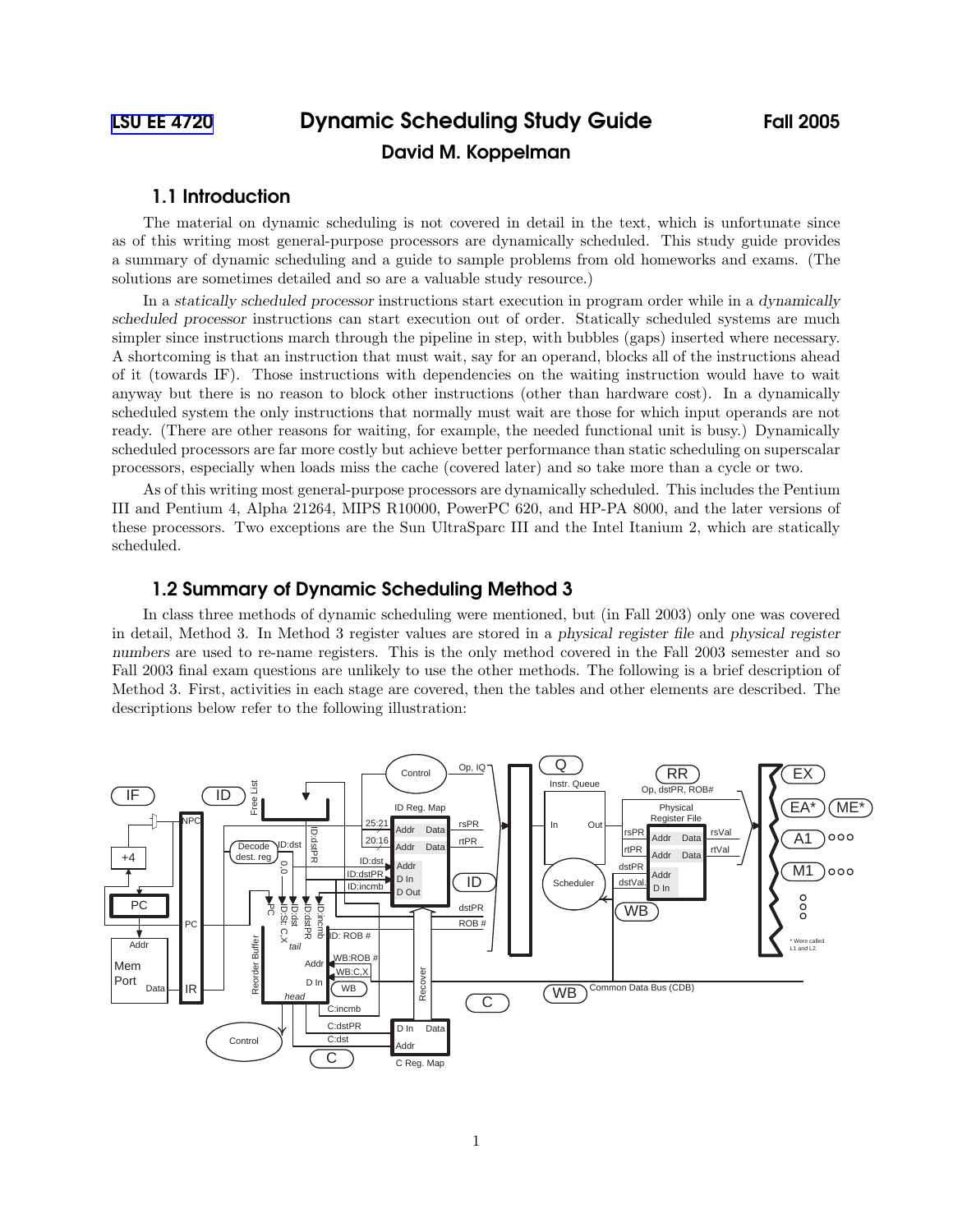#### 1.2.1 Stage: IF, Instruction Fetch

This occurs strictly in program order. The number of instructions that can be fetched per cycle is equal to the decode width. (An x-way superscalar processor has a decode width of  $x$ .)

For simplicity IF is shown using the same hardware as the one-way (scalar) statically scheduled processor. In real dynamically scheduled superscalar systems additional hardware is needed for branch and target prediction and for shifting and masking instructions retrieved from the memory port (really a cache port).

#### 1.2.2 Stage: ID, Instruction Decode

This occurs strictly in program order. The maximum number of instructions that can be decoded per cycle is equal to the decode width. The following is done:

An entry for the instruction is placed in the reorder buffer with the following information: The address of the instruction (PC); two status bits: C (complete) and X (raised an exception); the architected destination register number, dst, (*e.g.*, t1, s2); the physical destination register, dstPR, (*e.g.*, p90, p103); and the incumbent physical register number, incumb.

The incumbent is the physical register holding the **previous** value of the destination register (not the value that the instruction will write). For example, consider the sub instruction in the example below. The physical registers used for the destinations are shown in the comments. When sub is in ID physical register 92 is removed from the free list and is used for t1, the architected register holding the result of the subtract. The incumbent or "old" value of t1 is the value written by the add which is in physical register 90.

```
add t1, t2, t3 # t1 to be stored in physical register 90
or t5, t1, t7 # t5 to be stored in physical register 91
sub t1, t8, t5 # t1 to be stored in physical register 92
```
Also in ID, the architected source register numbers are translated into physical registers using the ID register map. The source physical register numbers are labeled rsPR and rtPR in the diagram.

A physical register is allocated by removing it from the free list and assigning it to the destination. This new physical register is labeled dstPR on the diagram. For sub in the example above dstPR would be 92.

The ID map is updated using this new physical register. First the incumbent register, 90, is read from the ID map (using the architected destination, t1, as the address) and placed in the instruction's ROB entry. (If sub commits the incumbent is put back in the free list.) Then the new physical register, 92, is written into the ID map, overwriting the incumbent.

The control logic determines which instruction queue to put the instruction in (IQ in the diagram) and which operation to perform (Op). (The diagram only shows one instruction queue.) The reorder buffer provides a unique number associated with the new ROB entry, ROB #, this is used during WB.

#### 1.2.3 Stages: Q, Instruction Queue; RR, Register Read

*Fall 2003 and later:* In the Q stage the instruction is put into the instruction queue and scheduler, this occurs in the cycle after ID. It will remain in the instruction queue until it is chosen to execute. When it is chosen to execute the instruction is removed from the instruction queue and moved to the RR stage. An instruction is chosen if its source operands are available (or can be bypassed when needed) and if resources such as functional units (FP adder, etc) will be available.

In the RR stage physical register values are read from the physical register file using rsVal and rtVal. *Spring 2003 and earlier:* The Q stage can refer to two things: being placed in the instruction queue or

being removed from it. It is used both ways in the solutions before Fall 2003. An instruction is placed in the instruction queue in the cycle after ID (unless there is a stall, which is

very rare in the homework and exam problems).

An instruction is removed from the queue when it is ready to execute (its operands will be available in the next cycle). When it is removed from the queue it reads physical register values (rsVal, rtVal) from the physical register file.

*Applies to all solutions:* After Q (before Fall 2003) or RR (Fall 2003 and later) the instruction moves to a functional unit. The following functional units are common in the homework and exams: EX, integer and logic operations; B, branch resolution; L1 L2 or EA ME load/store unit (discussed further below), A1 A2... floating-point add, M1 M2... floating-point multiply.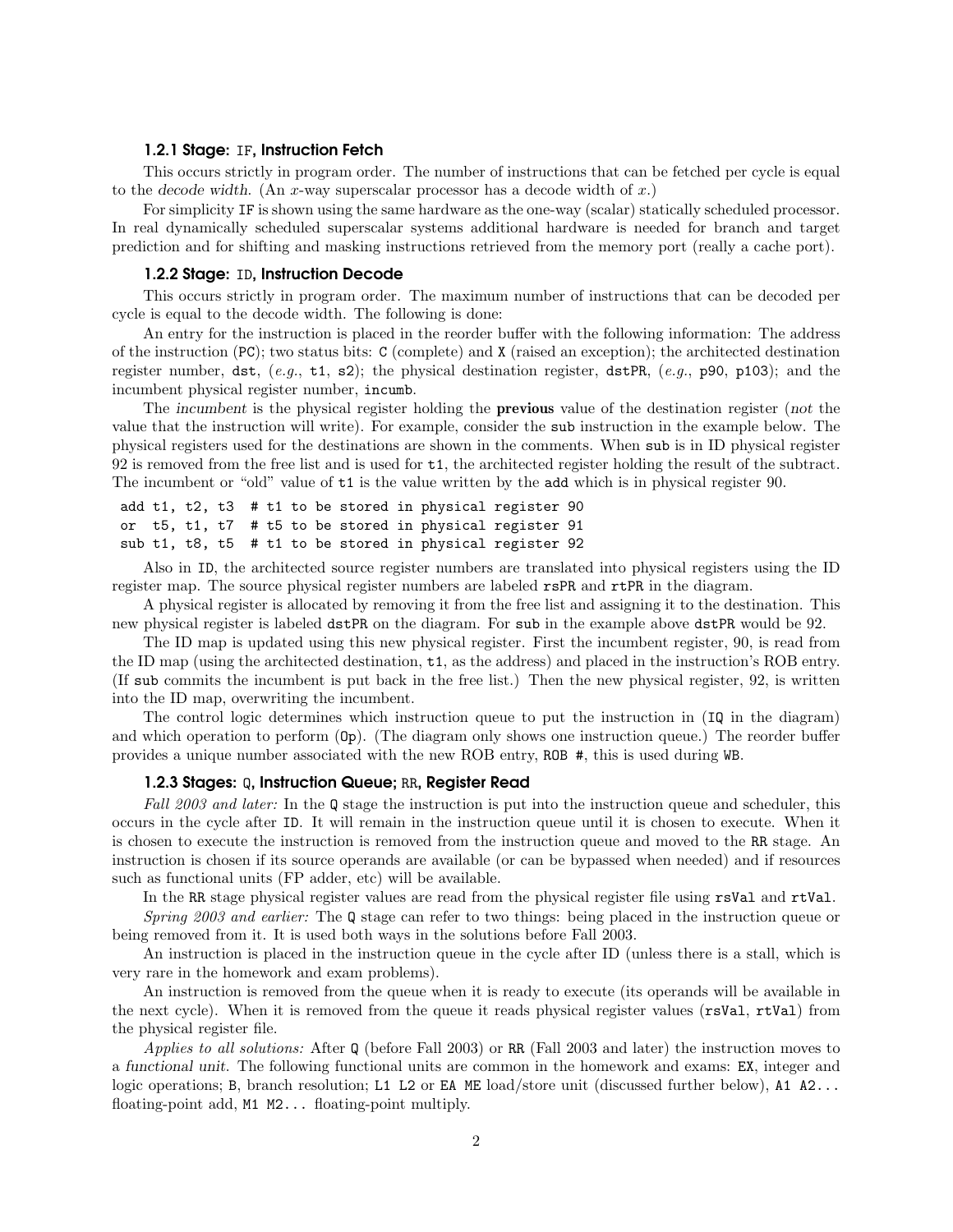## 1.2.4 Stages: EX, A1, M1, etc. Arithmetic and Logical Functional Units

These work like their statically scheduled counterparts. By default a complete set of bypass connections is assumed. After exiting a functional unit the instructions go to writeback, WB.

#### 1.2.5 Stage: B, Branch Resolution Functional Unit

This is used to determine if a branch is taken or not (the outcome). See WB for more on recovery.

#### 1.2.6 Stages: L1, L2, EA, ME Load/Store Unit

*Stage names in parenthesis were used before Fall 2003.* In the EA (L1) step the effective address of the load or store is computed. For loads ME (L2) indicates that the load/store queue and, if necessary, the cache is being checked for the data. If the data is found the next segment is WB, otherwise no segment is shown until the data arrives at which time ME (L2) is shown again. Stores first write their data into the load/store queue in the ME (L2) stage, after which loads can read it. Data is written to the cache (or memory) when, and if, the store commits.

|  | In the 2-way superscalar example below the 1w hits the cache and 1h misses the cache. |  |         |  |                  |  |  |                   |  |               |  |
|--|---------------------------------------------------------------------------------------|--|---------|--|------------------|--|--|-------------------|--|---------------|--|
|  | $1w$ \$t1, $0$ (\$t2) IF ID Q RR EA ME WB $\#$ Cache hit                              |  |         |  |                  |  |  |                   |  |               |  |
|  | add $t3$ , $t1$ , $t4$ IF ID Q RR EX WB                                               |  |         |  |                  |  |  |                   |  |               |  |
|  | lh \$t1, 0(\$t2)<br>add \$t3, \$t1, \$t4                                              |  | IF ID Q |  | IF ID Q RR EA ME |  |  | ME WB<br>RR EX WB |  | # Cache miss. |  |

#### 1.2.7 Stage: WB, Writeback; WC, Writeback and Commit

The WB stage occurs after the last functional unit stage (EX, A4, M6, etc). The default assumption for all problems is that any number of write-backs can be performed per cycle. This assumption is unrealistic but it makes solving problems far less tedious.

The following occurs during writeback: The result is written to the physical register file. The status of the instruction (complete, and whether an exception occurred) is written to the reorder buffer.

If the instruction is a branch and if the ID map has been backed up, the outcome of the branch (taken, not taken) is compared to the predicted outcome. If they differ recovery starts. Recovery consists of copying the commit map to the ID map and restoring the free list. If the ID map has not been backed up recovery will wait until the branch commits.

If the processor can do commit and writeback in the same cycle, this is shown with a WC. This capability is assumed before Fall 2003, primarily to prevent the pipeline execution diagrams from getting too wide.

#### 1.2.8 Stage: C, Commit

Commit occurs strictly in program order. By default the maximum number of instructions that can commit per cycle is equal to the decode width.

During commit the commit register map is updated and the incumbent is put back on the free list. Remember, the incumbent is not the physical register assigned to the committing instruction, it is the physical register assigned to the last instruction that wrote the same architected register. (See the example for the ID stage.)

#### 1.2.9 Reorder Buffer, a.k.a. Active List

A queue holding in-flight instructions. Instructions always enter the ROB in ID and normally leave in C or WC. They can also be flushed, that is, squashed *en-masse*, as part of a recovery due to an exception or misprediction, or some other event.

An instruction updates its ROB entry during WB, writing a 1 into the complete field (C) and the exception code in the X field (a zero might indicate no exception).

If over a long enough period instructions are fetched faster than they are being committed the ROB will fill up, stalling IF and ID. This can affect the CPI in some problems, such as Spring 2003 Homework 6, Problem 1. On real systems the ROB is mostly full due to cache misses. (A load that misses the cache waits a long time and so it might reach the head of the ROB before getting its data. If so, commit stops and until the data arrives the ROB fills.)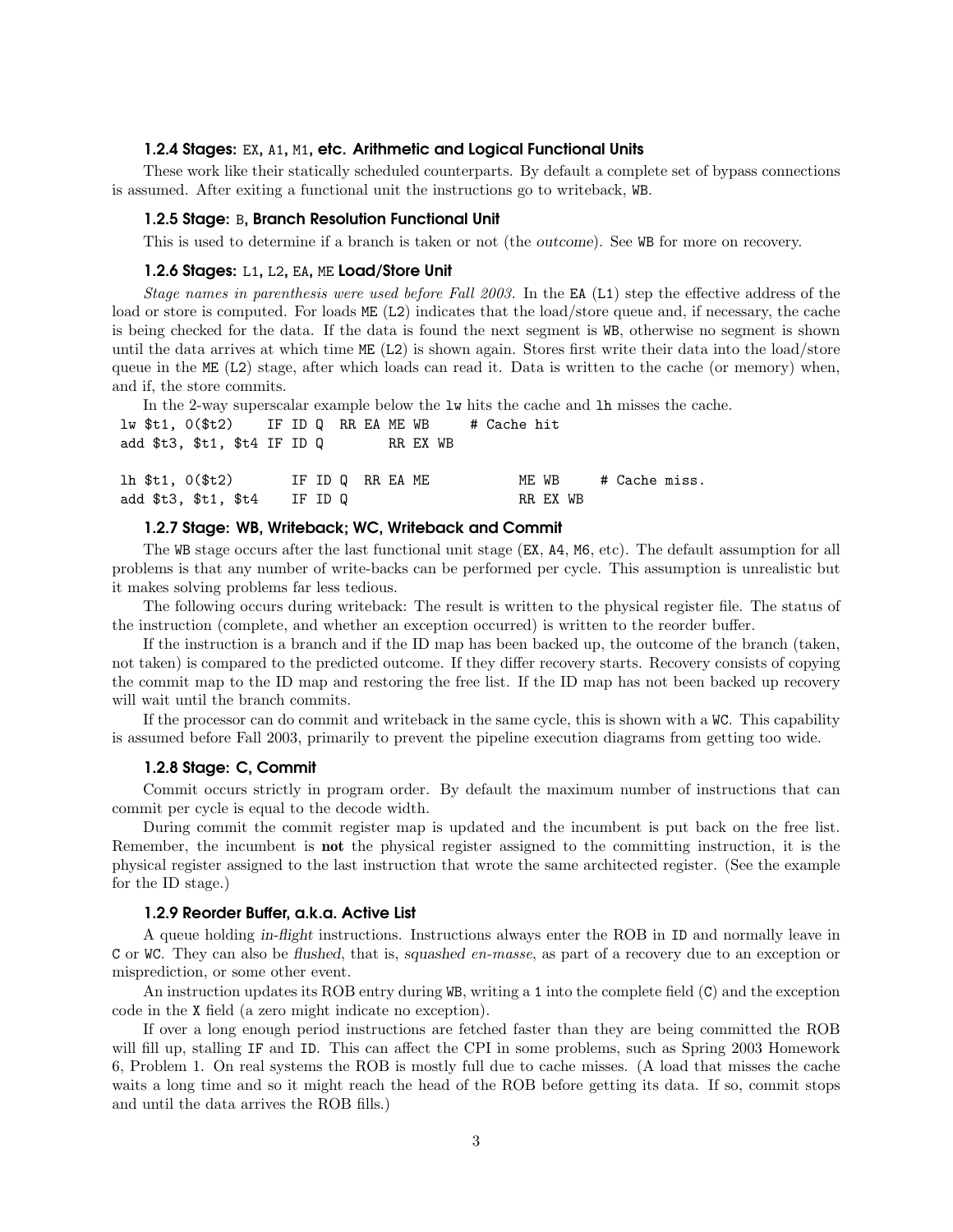#### 1.2.10 Instruction Queue/Scheduler

A list of instructions that have not yet executed. (It's called a queue but it's not first-in/first-out.) The scheduler monitors which functional units are busy and which registers are ready. From this information it chooses instructions to start, they will enter the RR stage. (Before Fall 2003 RR shown as a Q.)

Real systems may use several schedulers and queues, each can send instructions to a subset of functional units. For example, there may be an integer instruction queue and a floating-point instruction queue.

### 1.2.11 ID Map

A table giving the latest physical register assigned to each architected register. Written in ID; the entry number that is written is the architected destination register (say, t2), that entry is written with the new physical register number, (say 92). Since it's written in the ID stage it reflects the part of the program that has passed through ID.

## 1.2.12 Commit Map

A table giving the latest physical register assigned to each architected register. Written in C; just like the ID Map, the entry number that is written is based on the architected destination register, that entry is written with the new physical register number. Since it's written in the commit stage it reflects the part of the program that has passed through commit.

## 1.2.13 Physical Register File

A table giving register values. It is written in the WB stage using, of course, physical register numbers.

#### 1.2.14 Free List

A list of unused physical registers. An instruction removes a physical register from the list when it passes through ID. That physical register will hold the result of the instruction. If an instruction were proud of its creation (the result) then it would hate to see it tossed into the recycle bin (free list). It is very fortunate that instructions do not throw their creations into the free list, but instead throw out their predecessor's creation. (That is, they put the incumbent in the free list.)

# 1.3 Problems, By Type

Problem types are described below in roughly order of increasing difficulty.

#### 1.3.1 Pipeline Execution Diagram

*Show a pipeline execution diagram for the code fragment below running on the following system* ... Solving this type of problem is a matter of knowing the steps for instruction execution.

Solution Tips: Be sure to check for dependencies. Remember that instructions execute as soon as their source operands are ready (unless there is not a free functional unit, which is rare for this type of problem). If there is a branch misprediction, determine whether the ID Map is backed up; if it is, recovery starts in WB, otherwise it starts during commit.

See the following final exam problems: Fall 2004 problem 3(c), Spring 2000 problem 3, Spring 2001 problem 2, 1998 problem 2, 1997 problem 2.

#### 1.3.2 Complete ID Map and Other Tables

*A program executes on a dynamically scheduled system using Method 3 as shown in the pipeline execution diagram below. Using the tables provided, show the changes to the ID Map, Commit Map, and Physical Register File. Also show when each instruction commits.*

Most of these problems are easy to solve, or at least partially solve, using a blind (to what is going on) mechanical procedure. See the following final exam problems: Spring 2005 problem 2 (easy), Fall 2004 problem 1, Spring 2002 problem 1, Fall 2001 problem 1, Spring 2000 problem 2. In the Spring 2003 final exam Problem 1 the tables are partially filled and the question asks that they be completed and a program written consistent with their values.

### 1.3.3 Load/Store Unit

See Fall 2001 problem 4a.